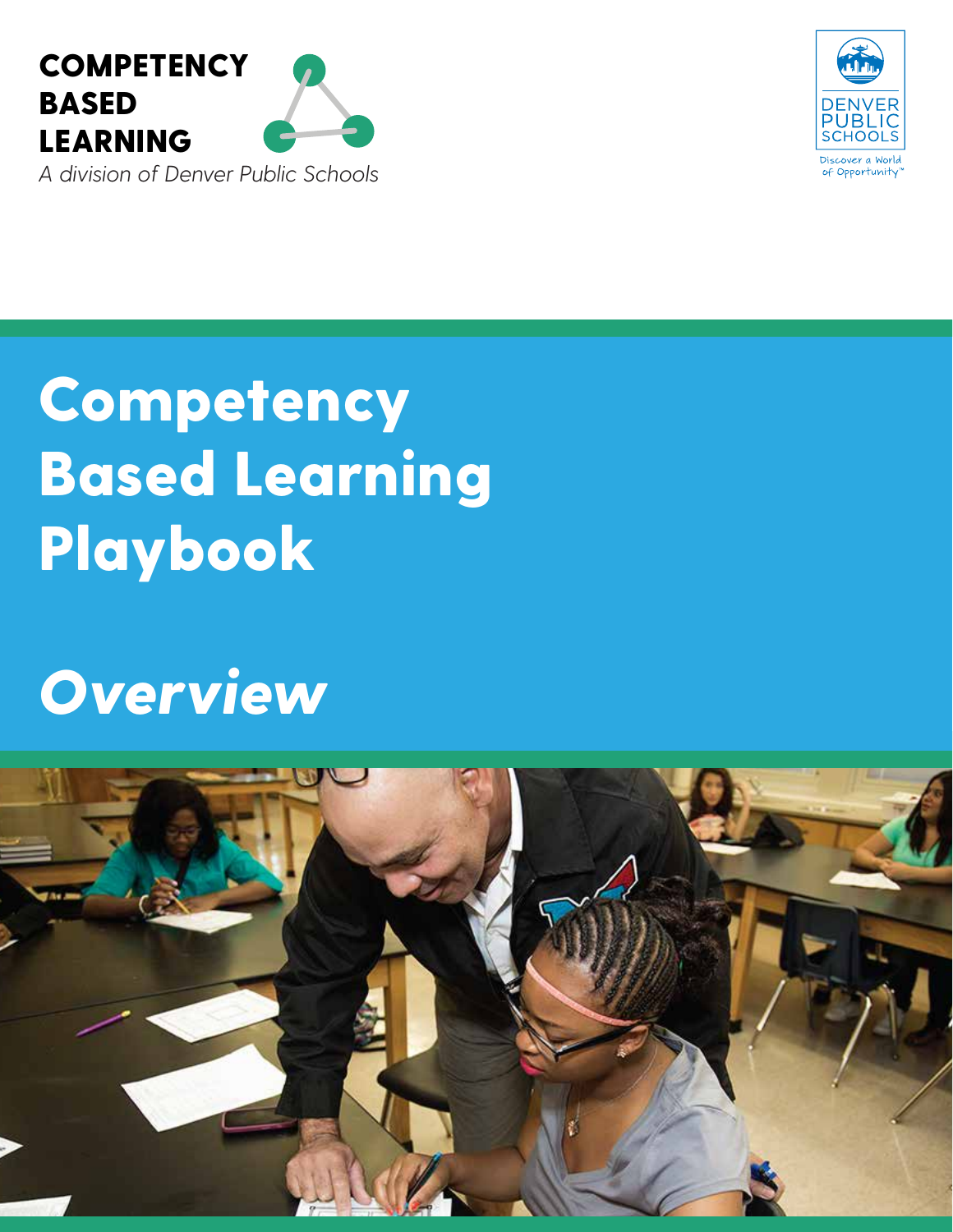## **Competency** Based Learning Playbook

**This Playbook will highlight how adopting elements of CBL could positively impact your classroom and school. From utilizing technology to classroom management, CBL can help teachers make great changes to create more student-focused classrooms.**

## **Overview**

## **What is CBL?**

Competency Based Learning is a growing educational philosophy that many schools and teachers have been implementing to create effective means of utilizing best practices for their classrooms.

Characteristics of a Competency Based Learning classroom include a curriculum that is skill driven, students work at their own pace, assessments based upon skills/competencies, and student choice in delivery and exploration.

## **5 Hallmarks of a CBL Approach**

• A learning system that involves changing the purpose of curriculum from only focusing on content to building skills or competencies.

• Students will be able to continue through course upon mastering measurable and visible prewritten competencies.

• Competencies are written to meet standards, build content knowledge, drive the creation of meaningful assessments, and manifest mastery learning.

• Student progress is tracked, transparent, and easily accessible for all.

• These classrooms allow for flexibility and differentiation. Students receive timely and effective support that is catered to their needs.

## **Why CBL?**

• Competencies are transparent, measurable, and can be followed over time, making them an excellent means to build academic portfolios and fulfil new Colorado graduation requirements.

• Competencies focus on learning and better prepares students to develop skills to access the modern world and be college/career ready.

*Competency Based Learning Department mission statement:*

*"Shifting systems and mindsets to elevate transparency and learning so students have the foundation to access the modern world."*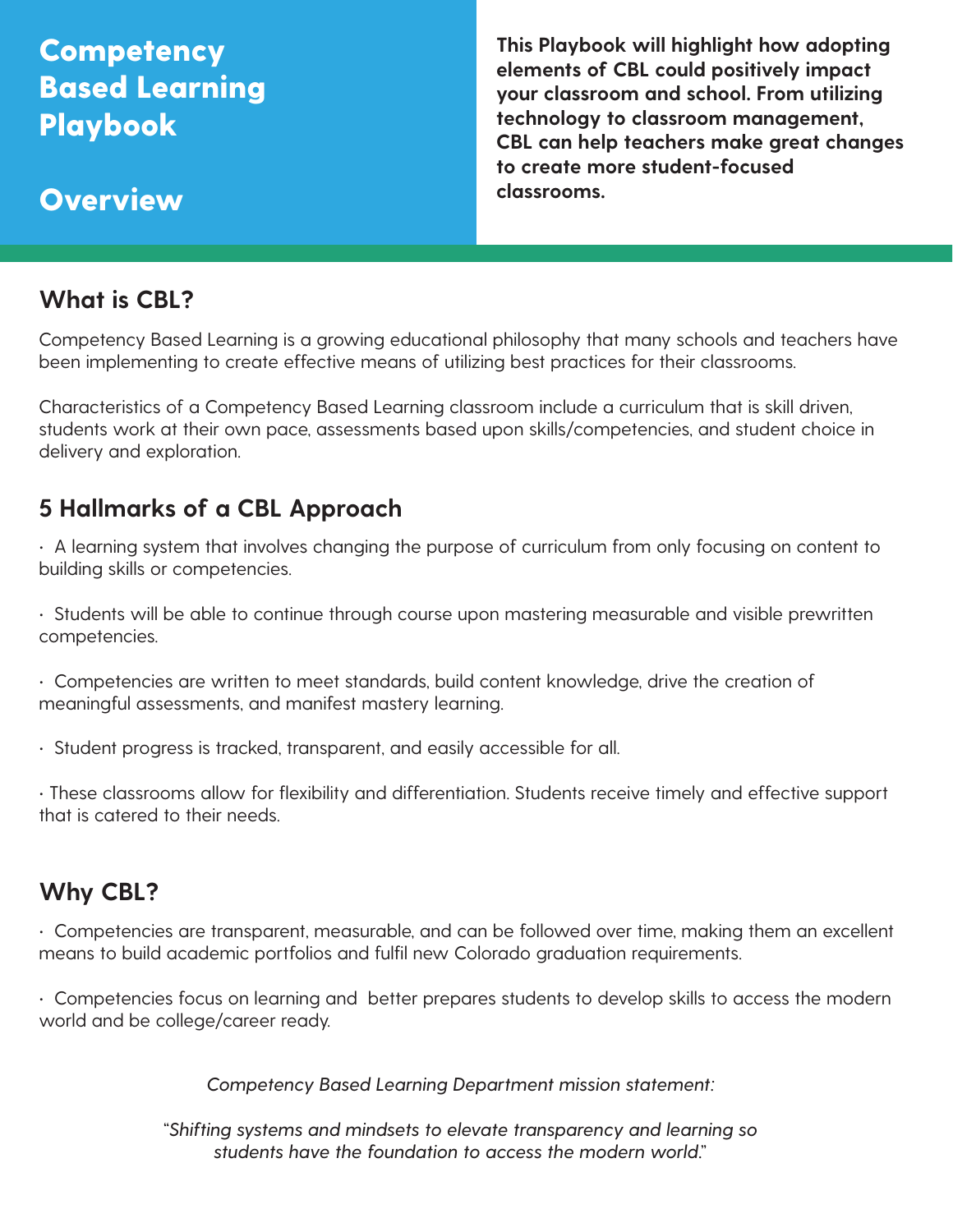

One of the ultimate goals of developing CBL is that teachers and school leaders need to shift focus to a system of learner's agency, which is student's investment in their own learning and life skills.

District wide Competencies have been created by Denver Public School's Competency Based Learning Specialists.

The current adopted competencies can be found here:

https://docs.google.com/spreadsheets/d/14jnpDepZqcM4p2HWkmcjwowiTRWR0HZ3iSTAmSCzSHo/edit

These competencies should be applied to ALL students regardless of pathway or program. Expectations of the learner should be clearly communicated and consistent for all invested including students, families, teachers, and leaders.

Being capable of tracking progress over time is a pivotal aspect of implementation of competencies. There should be short term, general, and long term expectations that can be identified and traced. Over-time can be within an individual course or grade level. But, ideally would be over a larger period of time in school using a continuum.

## CBL Culture, Climate, and Managament

Teachers who are struggling with creating positive cultures and classroom management can greatly benefit from CBL. There are many different CBL strategies that can implemented, but choosing what to implement will be based upon the type of classroom and what fits best for the school and classroom.

Teachers should adopt Standard Operating Procedures for implementing competencies. These include classroom structures to create efficiency and independence for students to create their own problem solving skills and projects to demonstrate mastery of competencies. Students should be invested and hold responsibility in their own classroom. An excellent means of building student efficacy is to create Codes of Cooperation. These will define the class' norms, and there should be no hidden consequences. These should be written and easily understood, so that students are clear of expectations. Students can also be invested in these codes by having a Shared Vision; allowing the students to help write their own rules, responsibilities, and goals.

CBL also promotes student choice in the classroom and not adopting a one size fits all atmosphere. Projects and assignments should aim to be personalized for the students to encourage student investment in their learning. Self assessment is a very important aspect of CBL and should be considered when creating your own standard operating procedures.

Other important strategies include helping students monitor their progress and aim to achieve their learning targets. Using achievement badges or other rewards are excellent means of celebrating success.

Academic achievement and progression should be examined separately from behaviors or character. Although, soft skills should be monitored, they should be communicated separately.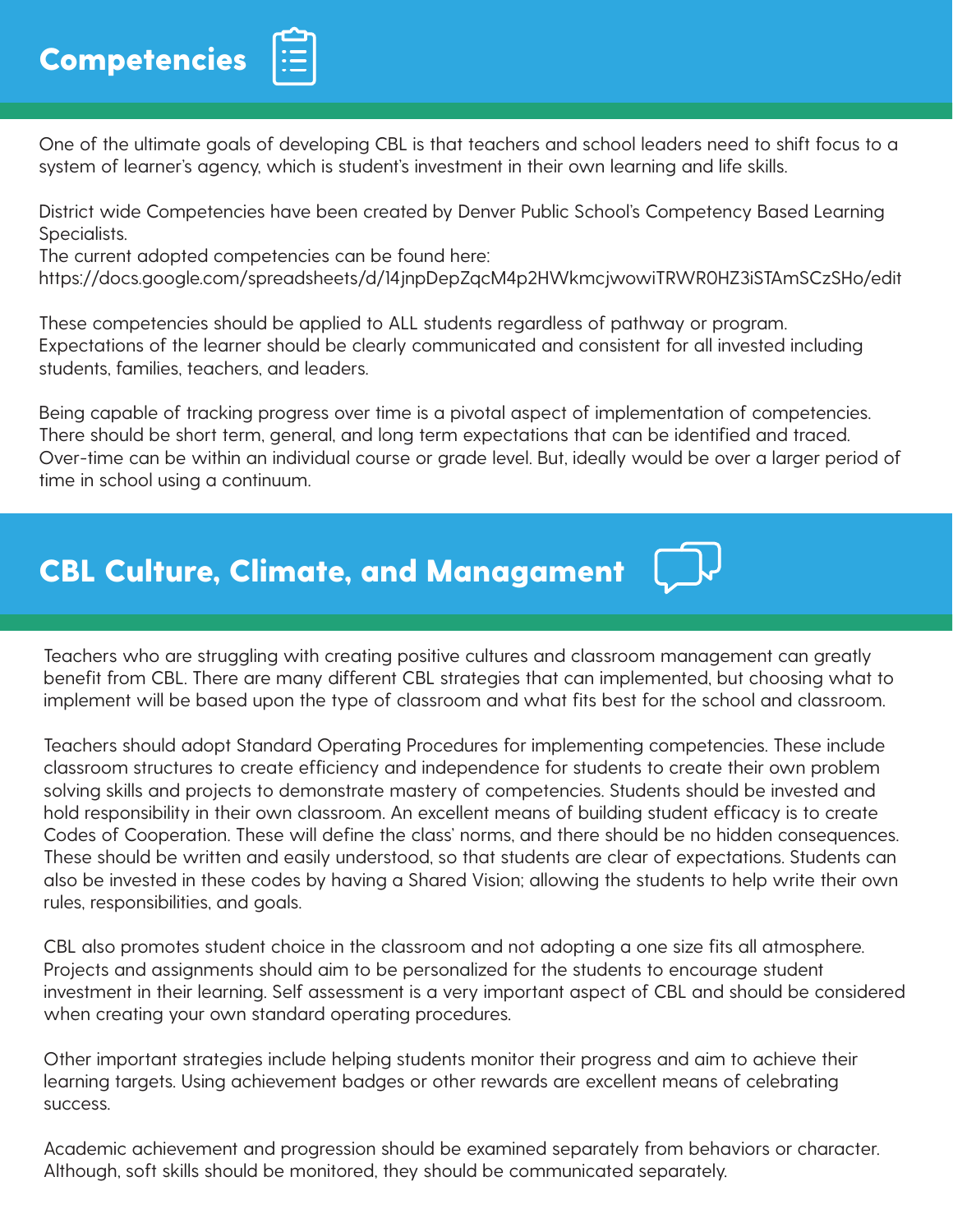Students should have choice in their demonstration of mastery. Assessments would be differentiated for the student and allow multiple avenues to prove proficiency.

If students fail mastery, teachers can not simply move on. CBL promotes the opportunities for students to have multiple attempts to demonstrate mastery if they fail to do so initially. Teachers need to create re-cooperative strategies that adapt to a struggling learner and allows them new methods and opportunities to demonstrate mastery of that competency.

A gradebook in CBL focuses not on individual assignments, but tasks that would demonstrate the competency. There is a shift from simple arbitrary grades and instead a measure of progress towards mastery of the competency. There should be transparency in this progression for the student in order to better track the growth as well as make differentiations to improve the assessments for the future.

Assessments in a CBL classroom focus instead on those skills-based competencies designed for subjects. Student achievement is based upon mastery of that competency. Formative assessments should be used to adapt teaching methods and academic support. Summative assessments measure a student's level of individual achievement based upon a certain period of time. Grades should be used to communicate progress and not just memorization or compliance.

#### **Traditional test question vs. a skills-based question**

*Traditional social studies test question:* 

Who won the election of 1912? Right or wrong?

#### *CBL Assessment:*

Using the competency of analysis and synthesis, describe the contextual factors that contributed to the the victory of Woodrow Wilson in the election of 1912? What conclusions can you draw that explain how those same factors would impact future elections?

| <b>Target</b>                                                                                                       |                                                                              |                                                                                         |                                                                                                        |                                                                                                                                                                  |
|---------------------------------------------------------------------------------------------------------------------|------------------------------------------------------------------------------|-----------------------------------------------------------------------------------------|--------------------------------------------------------------------------------------------------------|------------------------------------------------------------------------------------------------------------------------------------------------------------------|
| l can evaluate a<br>historical source<br>for point of view<br>and historical<br>context<br>(sourcing).(SS.H-C<br> T | can identify the<br>point of view<br>and context for a<br>historical source. | l can analyze a<br>historical source<br>for point of view<br>and historical<br>context. | l can evaluate a<br>historical source<br>for point of view<br>and historical<br>context<br>(sourcing). | I can evaluate a<br>historical source<br>for point of view<br>and historical<br>context as well<br>as draw<br>connections to<br>other historical<br>information. |

#### **Example using a high school Social Studies standard**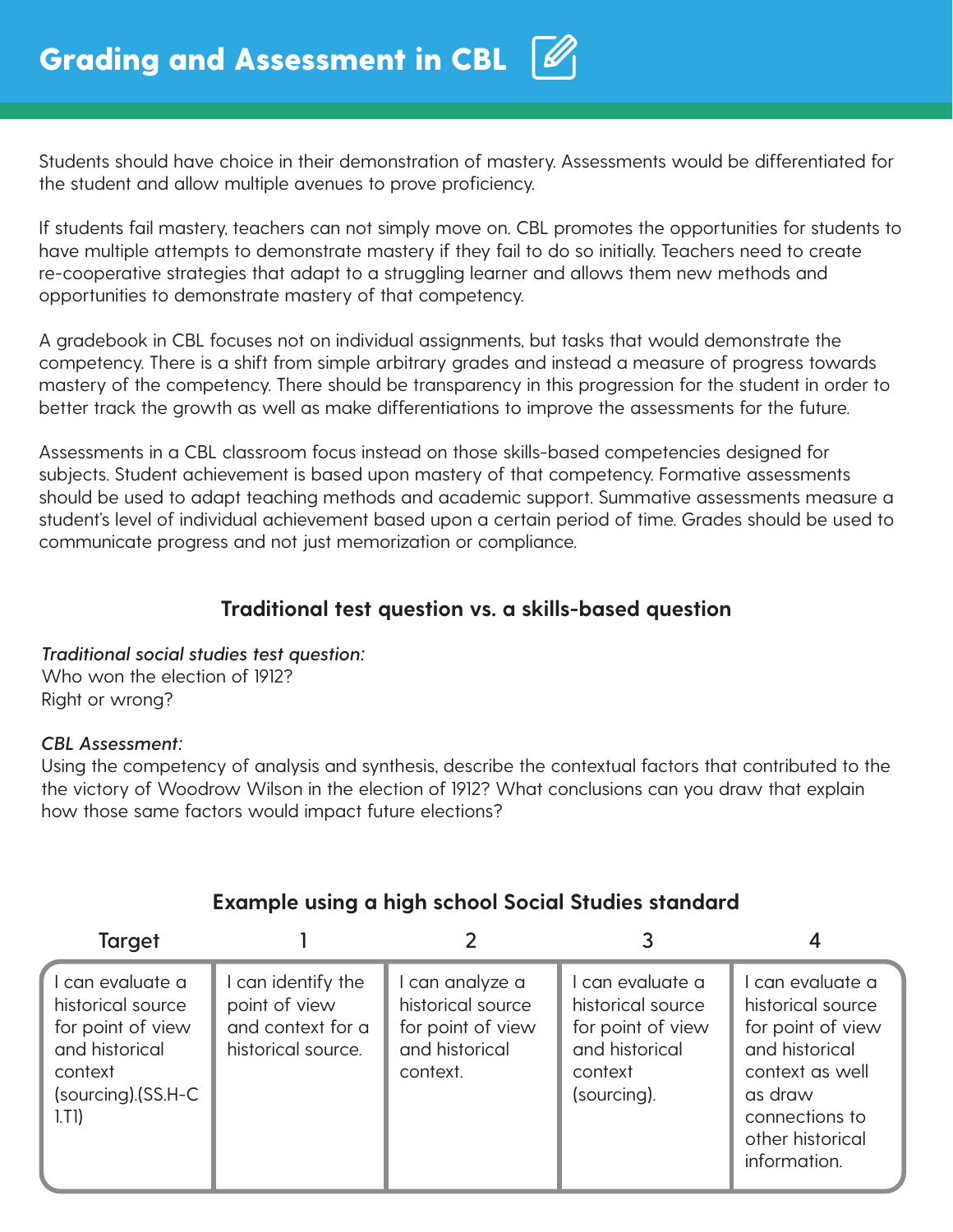

Colorado Department of Education has adjusted student graduation requirements to demonstrate mastery in Language Arts and Math. One avenue to fulfil this requirement could include a portfolio capstone of mastery. Competency Based Learning is a natural path for students to track learning objectives over time and show mastery by their senior years.

Creating a career capstone portfolio can take many forms; however, the philosophy and end goal should be the same: demonstrate mastery throughout their secondary years. Students should have investment in their learning and progress. A portfolio allows for self-reflection and opportunity for students to display course work and success.

#### Portfolio Contents:

Once competencies have been executed, students should store products and scoring rubrics over time. Every year, students should catalogue graded works that demonstrated that they have scored proficient or above in all subjects. Self reflections of the work and score would be another excellent opportunity for student investment in the outcomes.

#### Portfolio Products:

For students and teachers who have access to electronic devices, portfolios can be stored in numerous platforms, such as:

Google Drive

Schoology

Google Sites



DPS has invested into the learning management system Schoology for students and teachers. Schoology is an excellent system to execute both CBL in the classroom as well as a portfolio.

Schoology allows teachers to put learning units and assess competencies online. Teachers can easily align the standards and competencies with the assignments and assessments.

There are even options for teachers to adjust settings to the needs of the student. Options such as "must complete" or "must score" before moving forward.

Lastly, teachers keep track of progress in gradebook by observing scores on all assignments or even filter the competency that they would like to track.

Schoology has a simple portfolio page for students to collect and record their proficient achievements digitally for their entire school careers. Teachers and family members who have access to their Schoology page would have the same access to their portfolio to allow for that important CBL aspect of transparency.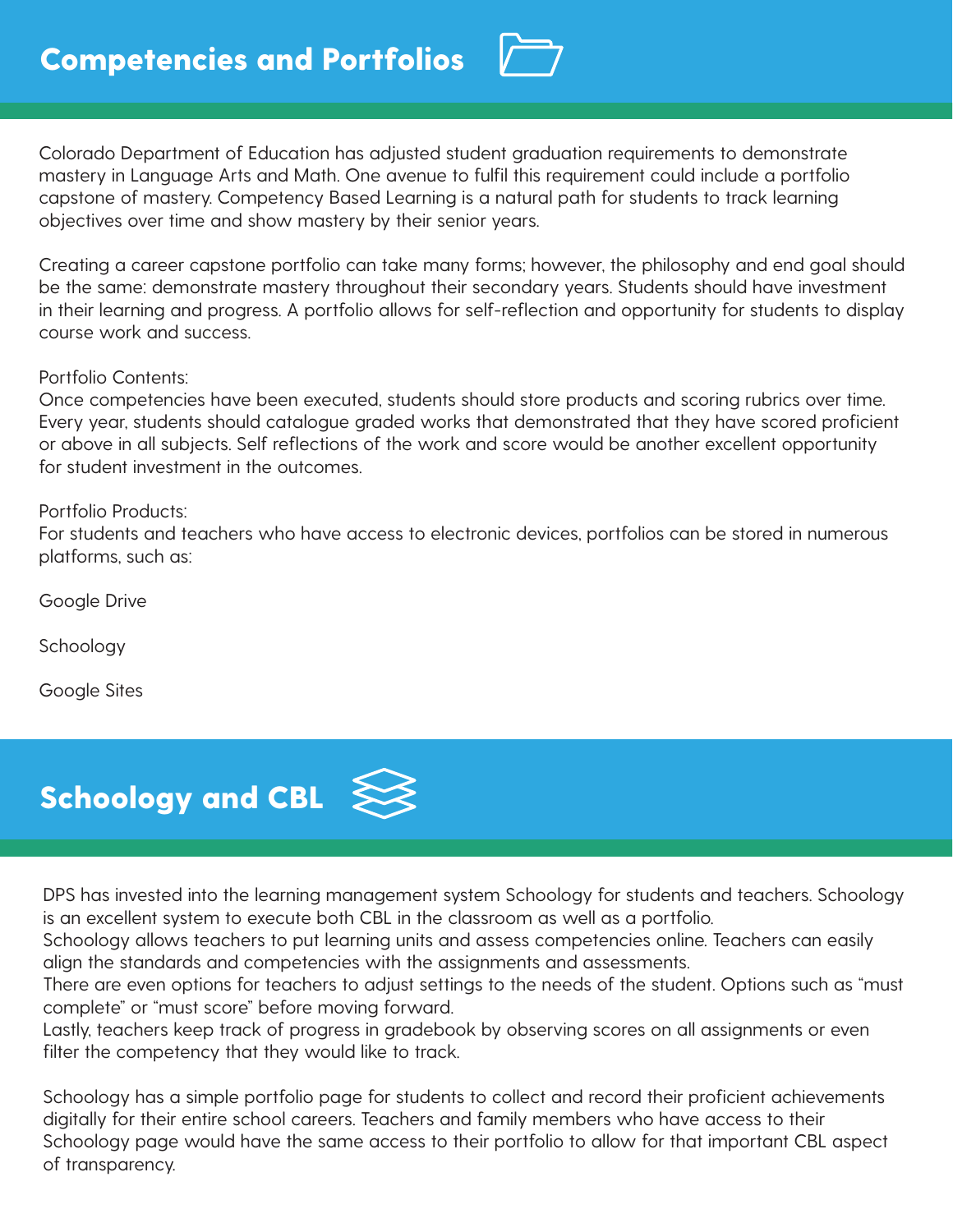## **Cross-Curricular Connections**

Using competencies does not have to be limited to just one subject.

Competencies can be designed to be cross-curricular, which better tracks mastery over time.

#### **For Example: ELA**

**Competency:**  I can write clear and strong arguments.

#### **Indicators:**

I can introduce a claim I can create a thesis I can provide a compelling conclusion

This writing competency, although originally created for English Language Arts, can and should be utilized for all other subjects that a student is enrolled.

## **Project Based Learning**

There should be different pathways for students to choose in order to demonstrate proficiency of competencies. One effective pathway is project based learning. PBL allows students choice and self investment in their learning. Rather than simply making requirements for a project, teachers should connect competencies to the project, and CBL encourages students to not only focus on their skills in the classroom but apply them in the modern world.

#### **Using the example from above:**

Project: Denver Local History

Directions: Student will create a exhibit for the local Denver History Museum that tells the story of a family who has lived through three generations of history by researching the national and local events that impacted their lives and drawing conclusions on how these historical events shaped the current youth generation living in Denver.

Students must fulfill the following history competencies: Competency One: I can use primary and secondary resources for effective research. Competency Two: I can write clear and strong arguments.

### **Alternative Pathways**

Blended and hybrid learning are also great pathways for student learning. CBL can easily be adopted into these formats, especially with the use of a learning management system like Schoology.